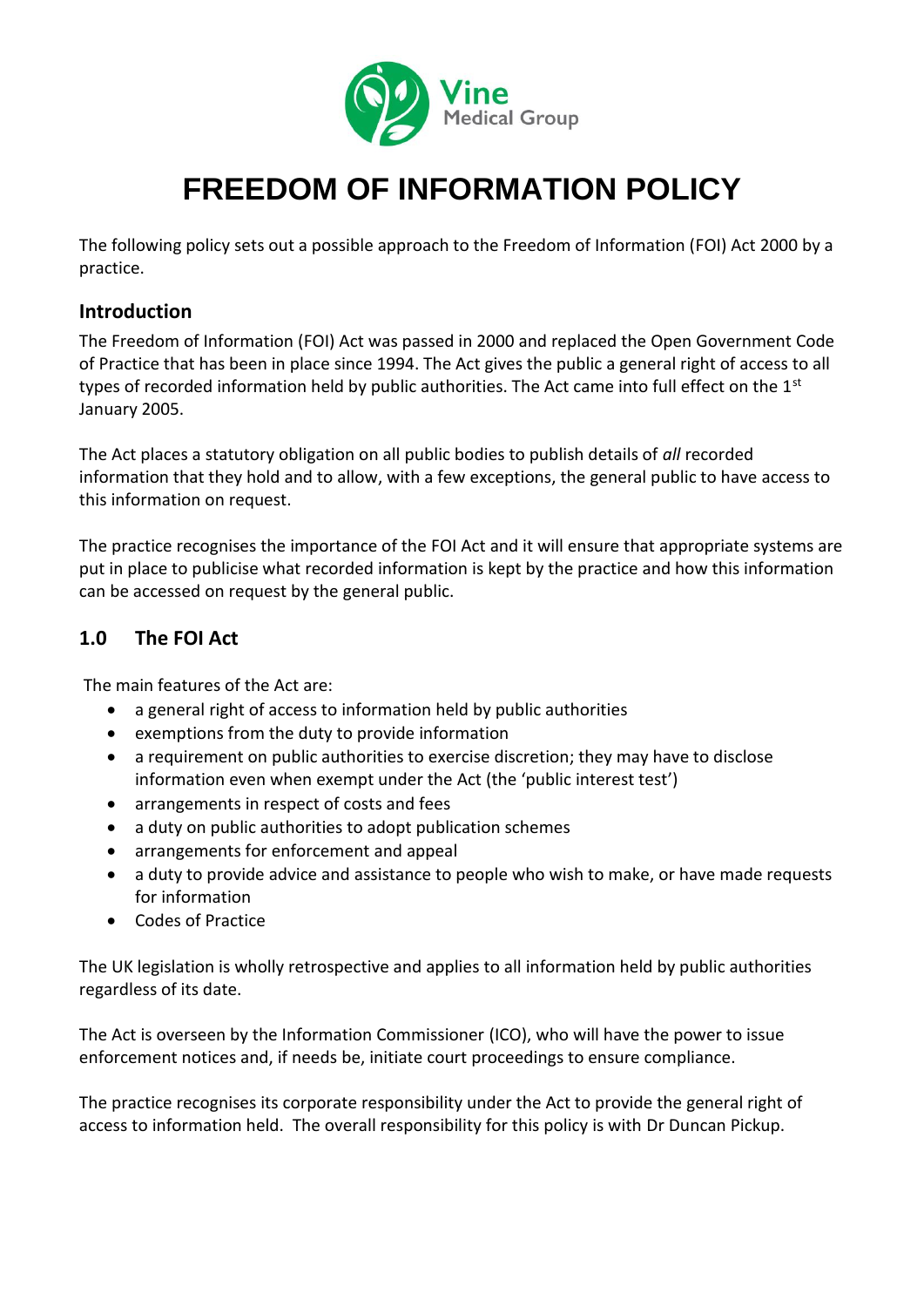# **2.0 Employee Responsibilities**

All employees will, through appropriate training and responsible management:

- observe all forms of guidance, codes of practice and procedures about the secure storage, closure, retention and disposal of documents and records.
- be aware that ultimately the general public may have access to any piece of information held within the practice and must pay due regard to how they record information as part of their normal duties.
- on receipt of an information request immediately notify the IG/FOI lead.
- provide information promptly when requested from the IG/FOI lead.
- understand that breaches of this Policy may result in disciplinary action, including dismissal.

# **3.0 Organisation Responsibilities**

The practice will:

• Comply with the FOI Act and sees it as an opportunity to enhance public trust and confidence in the practice.

Ensure that there is always one person with overall responsibility for FOI. Currently this person is Dr Duncan Pickup.

- Maintain a comprehensive 'Publication Scheme' see Appendix A that provides information which is readily accessible without the need for a formal FOI Act request.
- Seek to satisfy all FOI Act requests promptly and within 20 working days. However, if necessary, we will extend this timescale to give full consideration to a public interest test. If we do not expect to meet the deadline, we will inform the requester as soon as possible of the reasons for the delay and when we expect to have made a decision.
- Continue to protect the personal data entrusted to us, by disclosing it only in accordance with the Data Protection Act 2018. Personal data cannot be disclosed in an FOI request.
- Provide advice and assistance to requesters to facilitate their use of FOI Act. We will publish our procedures and assist requesters to clarify their requests so that they can obtain the information that they require.
- Work with the Clinical Commissioning Group, NHS England, the local Area Team and other bodies with whom we work to ensure that we can meet our FOI Act obligations, including the disclosure of any information that they hold on our behalf.
- Apply the exemptions provided in the FOI Act and, where qualified exemptions exist, the practice will disclose the information unless the balance of public interest lies in withholding it.
- Consult with third parties before disclosing information that could affect their rights and interests. However, according to the FOI Act, the practice must take the final decision on disclosure.
- Charge for information requests in line with the FOI Act fees regulations or other applicable regulations, including the Data Protection Act 2018.
- Record all FOI Act requests and our responses and will monitor our performance in handling requests and complaints.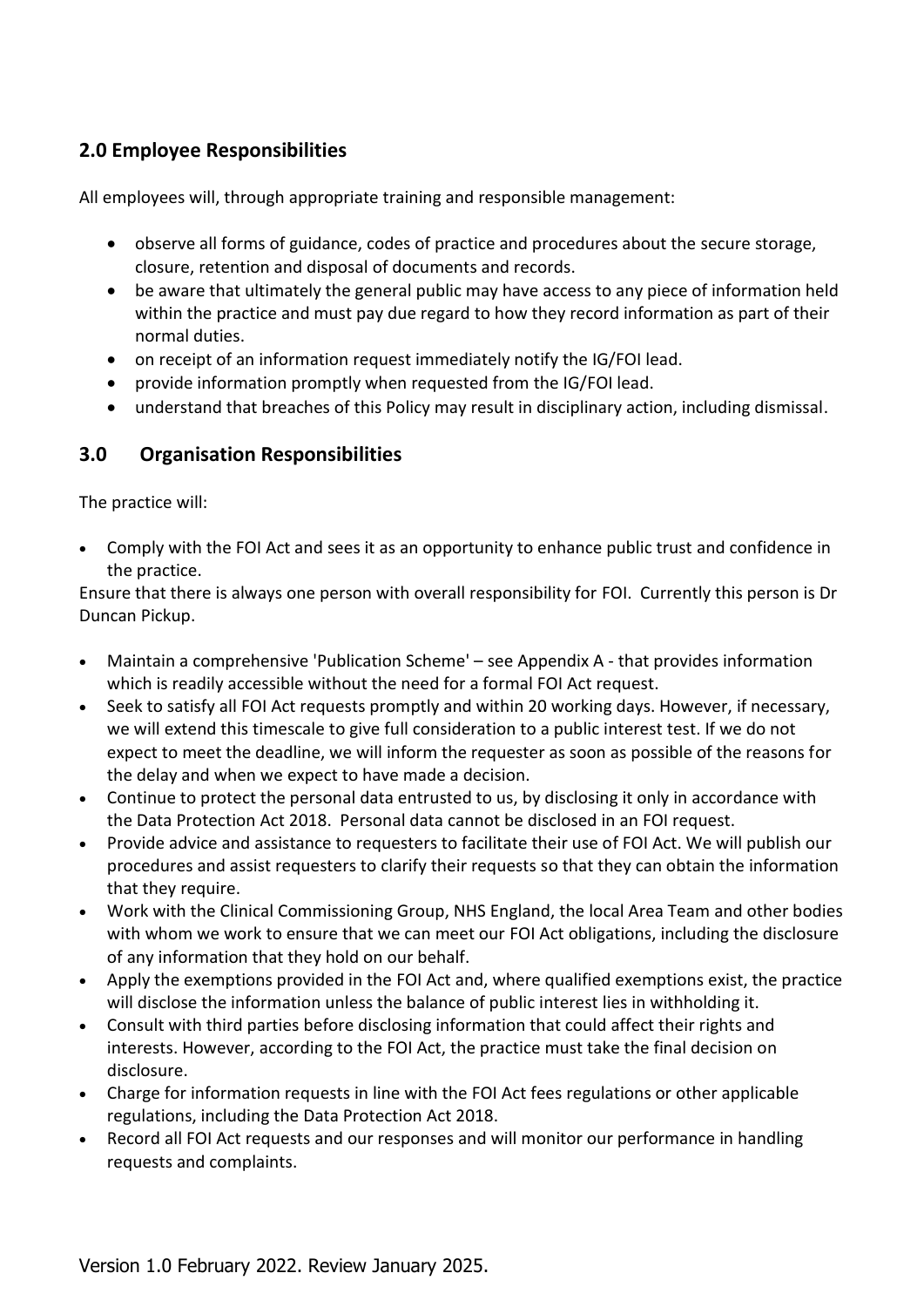• Ensure that all staff are aware of their obligations under FOI Act and will include FOI Act education in the induction of all new staff.

Information held by the practice that is not published under this scheme can be requested in writing, when it's provision will be considered in line with the FOI provisions and exemptions.

#### **References**

Gov.uk - [Freedom of Information Act 2000](http://www.legislation.gov.uk/ukpga/2000/36/contents)

ICO Model [Publication Scheme infor](https://ico.org.uk/media/for-organisations/documents/1153/model-publication-scheme.pdf)mation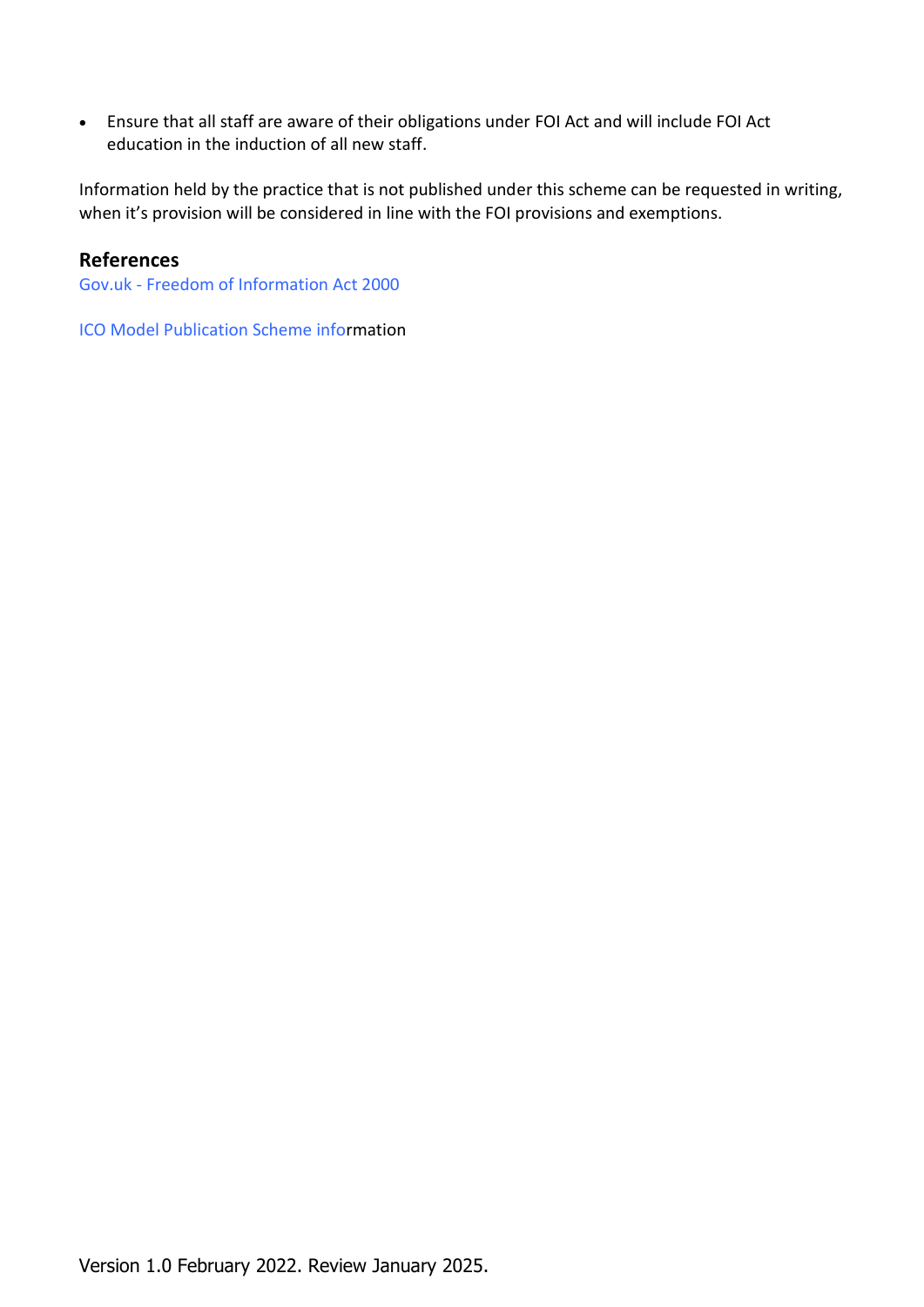# **Information available from Vine Medical Group (***providing medical services under contract to the NHS***) under the Freedom of Information Act model publication scheme**

Information covered by this scheme is only about the primary, general or personal medical services we provide under contract to the National Health Service.

| Information to be published                                                                                           | How the information can be<br>obtained                                                                                                             | Cost<br>Per page |
|-----------------------------------------------------------------------------------------------------------------------|----------------------------------------------------------------------------------------------------------------------------------------------------|------------------|
|                                                                                                                       | (e.g. hard copy, website)                                                                                                                          |                  |
| Class 1 - Who we are and what we do<br>(Organisational information, structures, locations and contacts)               | Practice website homepage:                                                                                                                         |                  |
| This will be current information only                                                                                 | http://www.vinemedicalgrou<br>p.co.uk/                                                                                                             |                  |
| Details of Clinicians - Doctors, nurses etc                                                                           | http://www.vinemedicalgrou<br>p.co.uk/staff-profiles.php                                                                                           | N/A              |
| Contact details for the practice (named contacts where possible with telephone<br>number and email address (if used)) | Website and Practice leaflet<br>http://www.vinemedicalgrou<br>p.co.uk/<br>Email:<br>Sehccg.vinemedicalgroup@n<br>hs.net<br>Telephone: 02392 263089 | N/A              |
| Opening hours                                                                                                         | Website and Practice leaflet<br>http://www.vinemedicalgrou<br>p.co.uk/opening-hours.php                                                            | N/A              |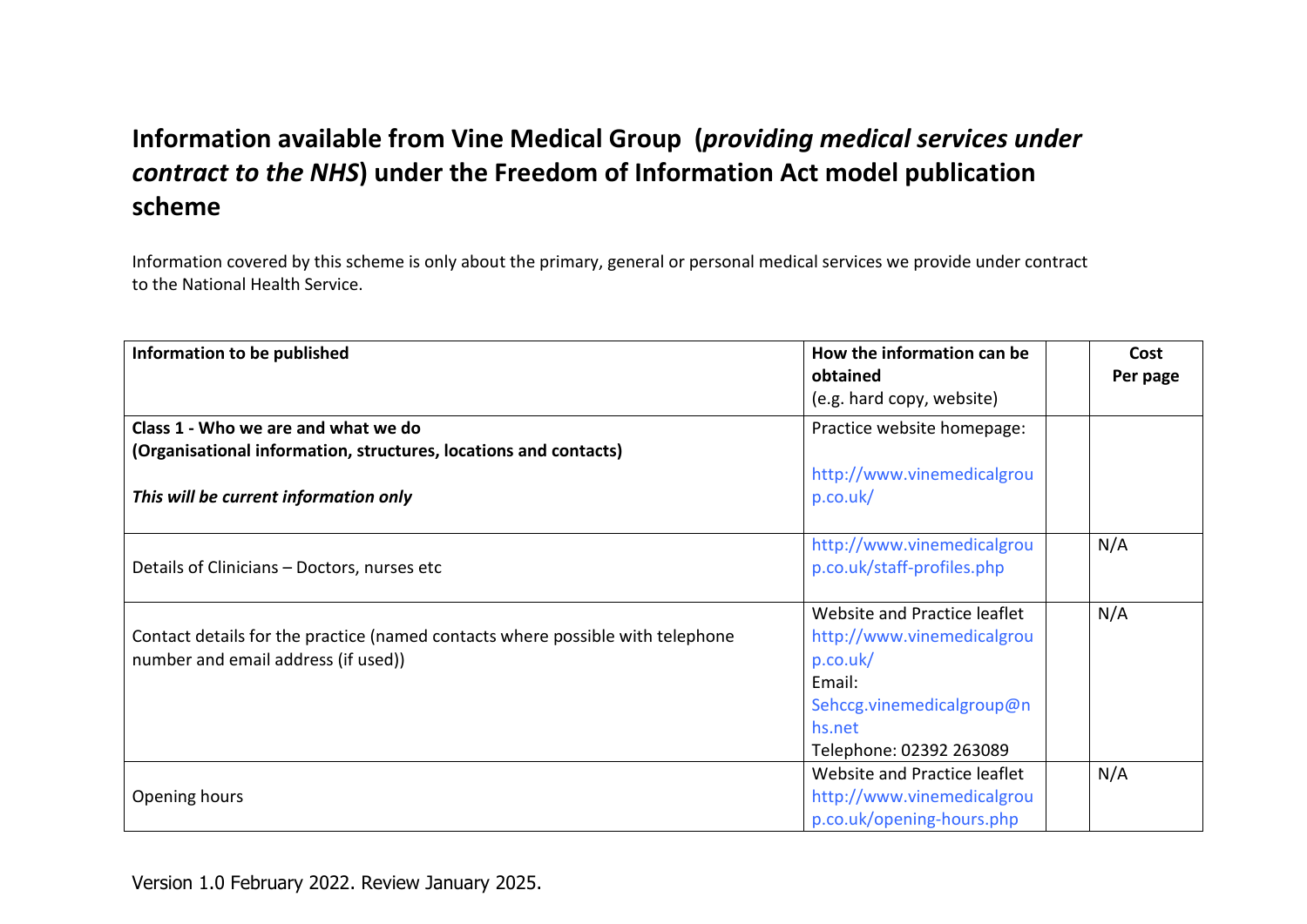|                                                                                         | On request in writing from | 35p        |
|-----------------------------------------------------------------------------------------|----------------------------|------------|
| Other staffing details                                                                  | <b>Practice Manager</b>    |            |
| <b>Meetings with suppliers</b>                                                          | On request in writing from | 35p        |
| Meetings specifically with pharmaceutical companies and other medical suppliers. We     | <b>Practice Manager</b>    |            |
| would expect as a minimum that this information should include the name of the          |                            |            |
| company, the date and, if appropriate, the name of the member(s) of staff attending (if |                            |            |
| recorded), together with a general indication of the category of meeting, for example   |                            |            |
| marketing or promotion. The names of staff attending should include any senior          |                            |            |
| managers and any medically qualified staff if this information is recorded.             |                            |            |
|                                                                                         |                            |            |
| Class 2 - What we spend and how we spend it                                             |                            | Maximum    |
| (Financial information relating to projected and actual income and expenditure,         |                            | charge per |
| procurement, contracts and financial audit)                                             |                            | sheet      |
|                                                                                         |                            |            |
| Current and previous financial year as a minimum                                        |                            |            |
|                                                                                         | Hampshire, Southampton     |            |
| Details on NHS/HSC funding received by the practice.                                    | and Isle of Wight CCG:     |            |
| We would expect practices to consider publishing as much information as practically     | https://www.hampshiresout  |            |
| possible including as much detail as possible.                                          | hamptonandisleofwightccg.n |            |
|                                                                                         | hs.uk/                     |            |
|                                                                                         |                            |            |
|                                                                                         | On request in writing from | 35p        |
| Audit of NHS/HSC income                                                                 | <b>Practice Manager</b>    |            |
|                                                                                         | On request in writing from | 35p        |
| Details of expenditure items over £10,000 - published at least annually but at a more   | <b>Practice Manager</b>    |            |
| frequent quarterly or six-monthly interval where practical.                             |                            |            |
|                                                                                         | On request in writing from | 35p        |
| List and value of contracts awarded by the practice-this will only include contracts    | <b>Practice Manager</b>    |            |
| which have been through a formal tendering process.                                     |                            |            |
|                                                                                         | On request in writing from | 35p        |
| Staff allowances and expenses that can be incurred or claimed, with totals paid to      | <b>Practice Manager</b>    |            |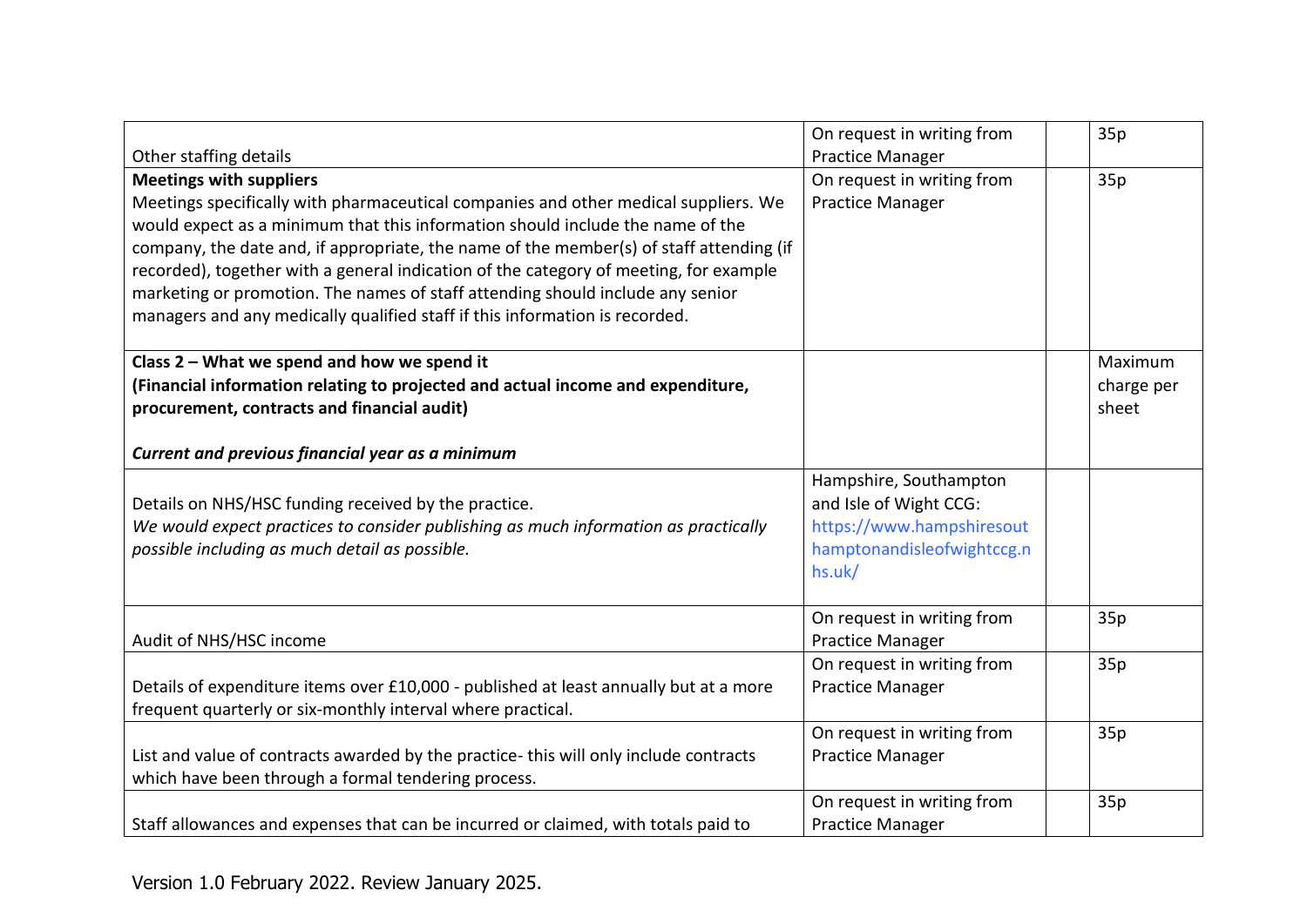| senior staff members (for the purpose of this document, senior staff are defined as    |                                |     |
|----------------------------------------------------------------------------------------|--------------------------------|-----|
| partners or equivalent level), by references to categories.                            |                                |     |
|                                                                                        | On request in writing from     | 35p |
|                                                                                        | <b>Practice Manager</b>        |     |
|                                                                                        |                                |     |
| Pay policy                                                                             |                                |     |
|                                                                                        | Website:                       |     |
| Declaration of GPs' NHS/HSC income.                                                    |                                |     |
| The information made available as part of GPs' contractual obligation to publish their | http://www.vinemedicalgrou     |     |
| net income relating to NHS/HSC contracts,                                              | p.co.uk/gp-earnings.php        |     |
|                                                                                        |                                |     |
| Class 3 - What our priorities are and how we are doing                                 |                                |     |
| (Strategies and plans, performance indicators, audits, inspections and reviews)        |                                |     |
|                                                                                        |                                |     |
| Current and previous year as a minimum                                                 |                                |     |
|                                                                                        |                                |     |
|                                                                                        | Hampshire, Southampton         |     |
| Plans for the development and provision of NHS/HSC services                            | and Isle of Wight CCG          |     |
|                                                                                        | https://www.hampshiresout      |     |
|                                                                                        | hamptonandisleofwightccg.n     |     |
|                                                                                        | hs.uk/aboutus/strategies-      |     |
|                                                                                        | and-plans                      |     |
|                                                                                        | <b>Or Practice Website</b>     |     |
|                                                                                        | <b>QOF website:</b>            |     |
| Performance data including performance against targets                                 | https://qof.digital.nhs.uk/    |     |
|                                                                                        | Individual websites for each   |     |
| Inspection reports by regulators: the CQC, HIW, RQIA and HSCB and any other            | organisation                   |     |
| regulators.                                                                            | CQC - latest inspection rating |     |
|                                                                                        | available on practice website: |     |
|                                                                                        | http://www.vinemedicalgrou     |     |
|                                                                                        | p.co.uk/index.php              |     |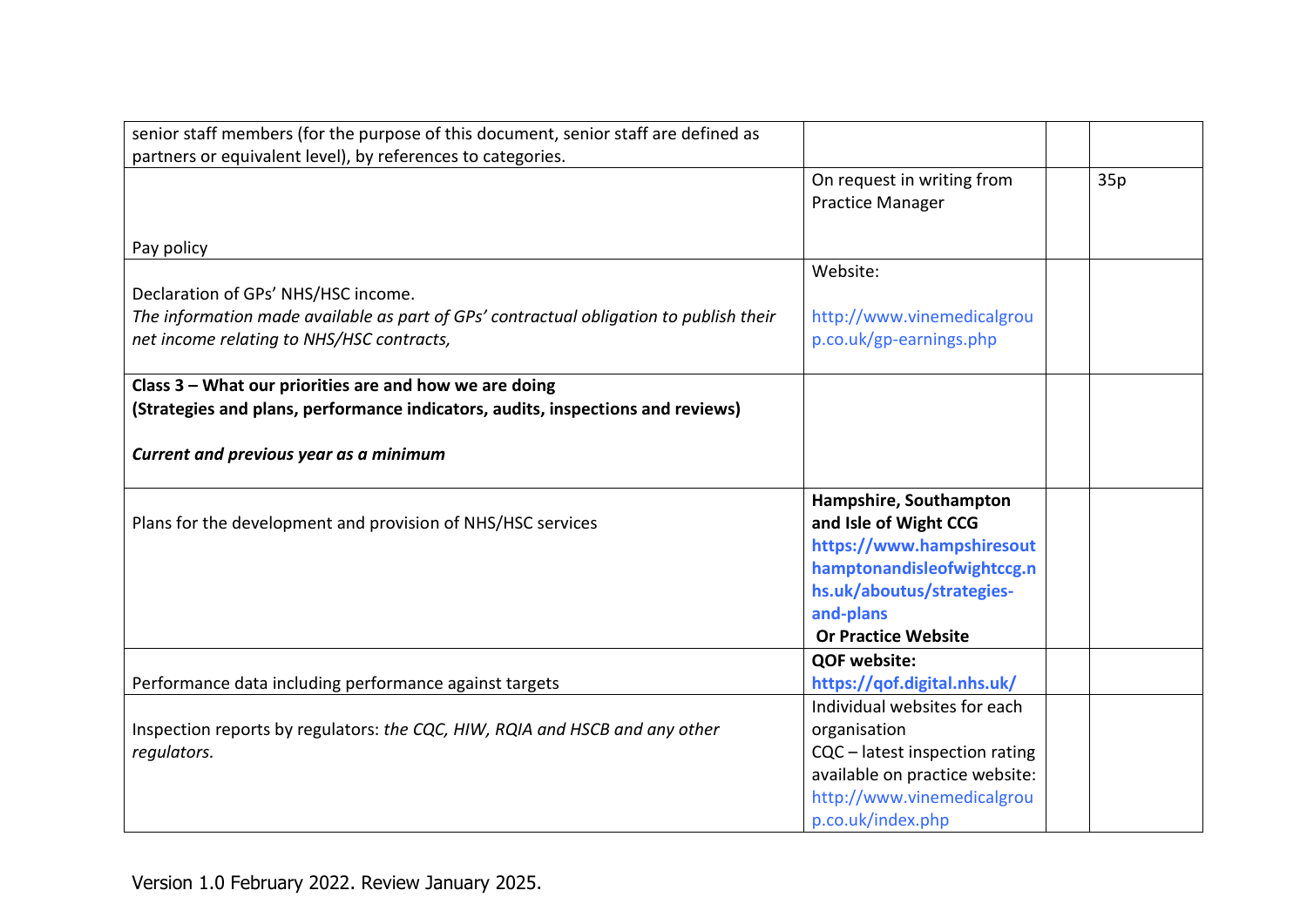| Class 4 - How we make decisions                                                                                                                                                           |                                                                                       | Maximum                        |
|-------------------------------------------------------------------------------------------------------------------------------------------------------------------------------------------|---------------------------------------------------------------------------------------|--------------------------------|
| (Decision making processes and records of decisions)                                                                                                                                      |                                                                                       | charge per                     |
| Current and previous year as a minimum                                                                                                                                                    |                                                                                       | sheet                          |
| Records of decisions made in the practice affecting the provision of NHS/HSC services.                                                                                                    | On request in writing from<br>Practice Manager                                        | 35p                            |
| Class 5 - Our policies and procedures<br>(Current written protocols, policies and procedures for delivering our services and<br>responsibilities)                                         |                                                                                       | Maximum<br>charge per<br>sheet |
| <b>Current information only.</b>                                                                                                                                                          |                                                                                       |                                |
| Here we have listed the policies we would expect practices to have. Any additional<br>policies should also be listed.<br>Mark "not held" against any policies that are not actually held. |                                                                                       |                                |
| Policies and procedures about customer service                                                                                                                                            | On request in writing from<br><b>Practice Manager</b>                                 | 35p                            |
| Internal instructions to staff and policies relating to the delivery of services                                                                                                          | On request in writing from<br><b>Practice Manager</b>                                 | 35p                            |
| Policies and procedures about the recruitment and employment of staff                                                                                                                     | On request in writing from<br><b>Practice Manager</b>                                 | 35p                            |
| Equality and diversity policy                                                                                                                                                             | On request in writing from<br><b>Practice Manager</b>                                 | 35p                            |
| Health and safety policy                                                                                                                                                                  | On request in writing from<br><b>Practice Manager</b>                                 | 35p                            |
| Complaints procedures (including those covering requests for information and<br>operating the publication scheme)                                                                         | Website and Practice leaflet:<br>http://www.vinemedicalgrou<br>p.co.uk/complaints.php |                                |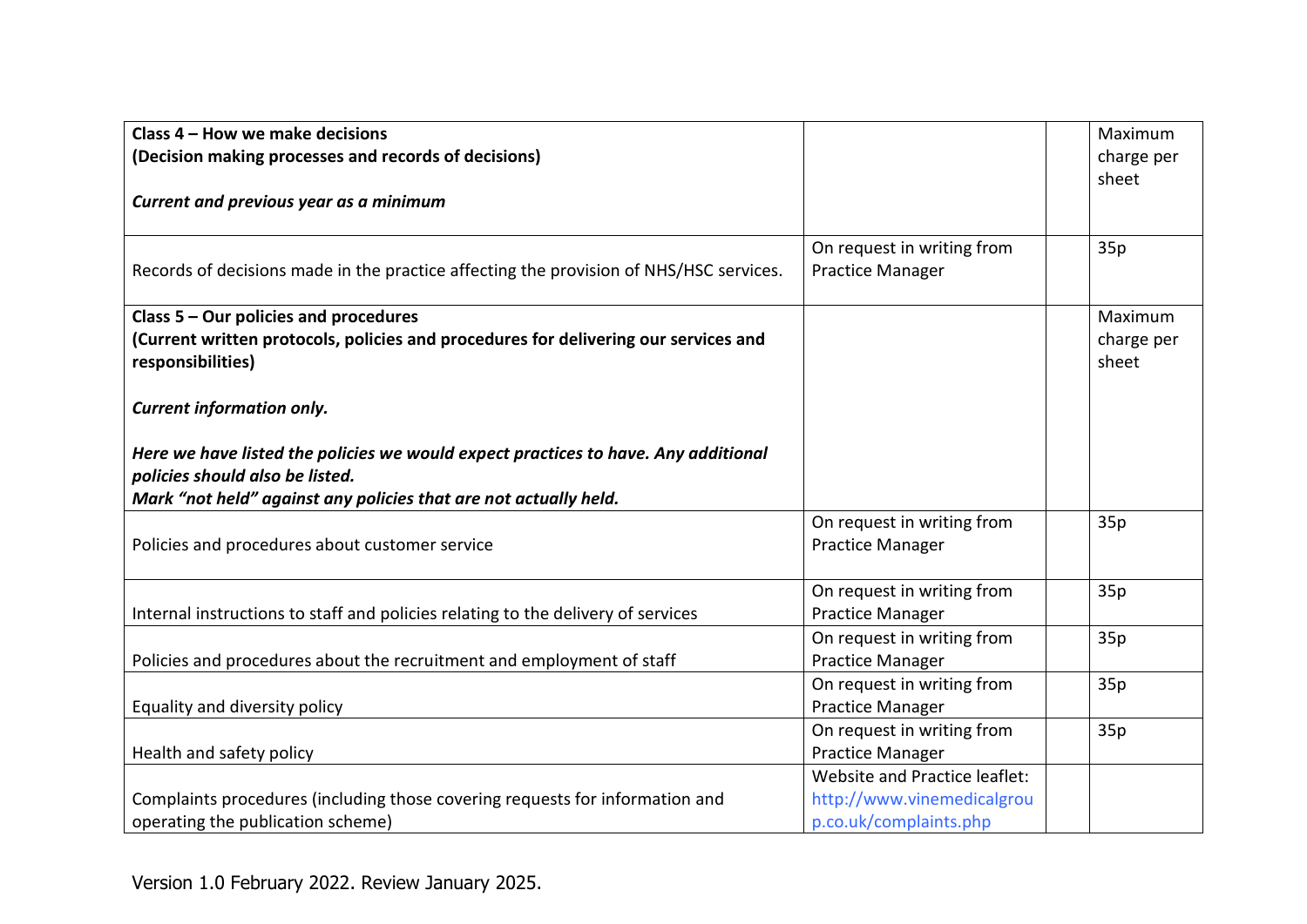|                                                                                             | Practice website:             |  |
|---------------------------------------------------------------------------------------------|-------------------------------|--|
| Data protection policies - privacy notices                                                  | http://www.vinemedicalgrou    |  |
|                                                                                             | p.co.uk/assets/files/Privacy- |  |
|                                                                                             | Notice-VMG-20220113.pdf       |  |
|                                                                                             | Privacy Notice on Website     |  |
| Records management policies (records retention, destruction and archive)                    | And                           |  |
|                                                                                             | <b>NHS Records Management</b> |  |
|                                                                                             | <b>Code of Practice 2021</b>  |  |
|                                                                                             | Proxy Access:                 |  |
| Policies and procedures for handling requests for information                               | http://www.vinemedicalgrou    |  |
|                                                                                             | p.co.uk/proxy-access.php      |  |
| Class $6$ – Lists and Registers                                                             |                               |  |
|                                                                                             |                               |  |
| <b>Currently maintained lists and registers only</b>                                        |                               |  |
|                                                                                             | None held                     |  |
| We recognise that it is unlikely that GPs are going to have registers available for public  |                               |  |
| inspection and while this remains the case "none held" can be entered in this section.      |                               |  |
|                                                                                             | None held                     |  |
| Any publicly available register or list (if any are held this should be publicised; in most |                               |  |
| circumstances existing access provisions will suffice).                                     |                               |  |
|                                                                                             |                               |  |
| Class $7 -$ The services we offer                                                           |                               |  |
| (Information about the services we offer, including leaflets, guidance and newsletters      |                               |  |
| produced for the public)                                                                    |                               |  |
|                                                                                             |                               |  |
| <b>Current information only</b>                                                             |                               |  |
|                                                                                             | <b>GMS Contract</b>           |  |
| The services provided under contract to the NHS/HSC                                         | https://www.england.nhs.uk    |  |
|                                                                                             | /gp/investment/gp-contract/   |  |
|                                                                                             | <b>None</b>                   |  |